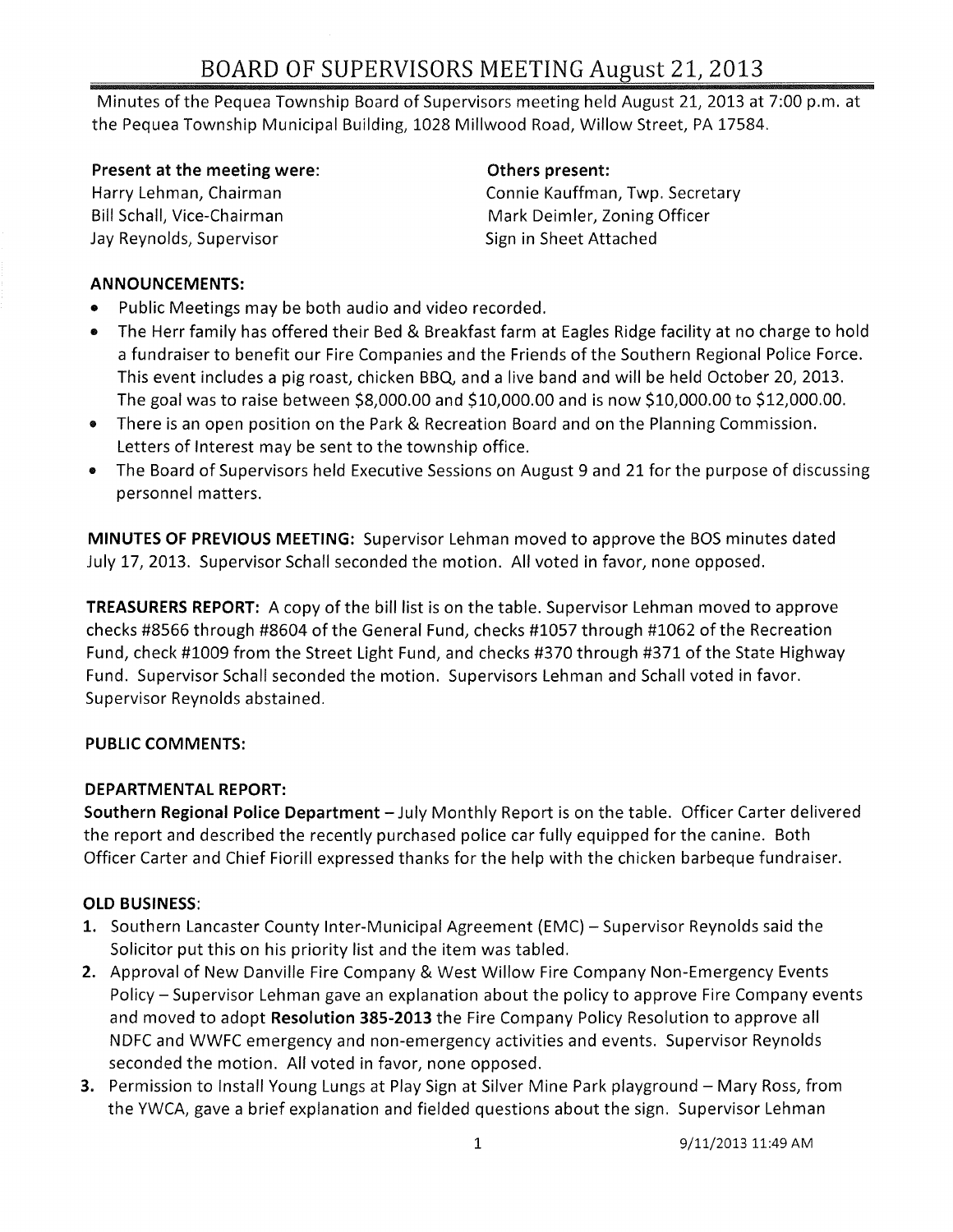moved to approve Resolution 386-2013 the whole Resolution regarding the Young Lungs at Play. The motion died for lack of a second.

- 4. Flag Pole and Flag for Silver Mine Park Supervisor Lehman tabled the item.
- 5. Discuss New Job Descriptions for Personnel Policy, Appointment of Assistant Treasurer, Assistant Secretary, Open Records Officer, Chief Administrative Officer, Street Light Tax Collector, Treasurer Bond and Street Light Bond - Supervisor Lehman said this is about cross-training and covering for each other in case of absence. After discussion, it was decided the item should be removed from the agenda until further notice.
- 6. Discuss Rental Agreement for Farming at Silver Mine Park Supervisor Reynolds explained that Pequea Township has been renting out approximately twelve (12) acres of ground at the Silver Mine Park and the rental price has not changed since 2001. Supervisor Reynolds said it was suggested that we can advertise the farmland for lease. The first step would be to update the lease. The new lease terms were discussed and a three (3)-year term was recommended. Supervisor Reynolds moved to authorize the Township Secretary, with the help of the Solicitor, to review and update the Silver Mine Park Farmland Lease Agreement and its terms. Supervisor Lehman seconded the motion. All voted in favor, none opposed.
- 7. Discuss & Consider Paying Off the Silver Mine Park Loan Supervisor Schall said he would like the balance of the Park to be paid. Supervisor Lehman said the budget would need adjusting if we do it this year. Supervisor Schall moved to authorize the Treasurer to pay off the Silver Mine Park loan with funds from the savings or Money Market account. Supervisor Reynolds seconded the motion. Supervisor Lehman clearly stated that he was against arbitrarily doing it until we have facts from our Accountant, Solicitor, and/or PSATS regarding the matter. Supervisors Schall and Reynolds voted "aye." Supervisor Lehman voted "nay." This item was revisited at the end of NEW BUSINESS as Item #6 and another motion was made.
- 8. Personnel Policy Vacation Pay Clarification Supervisor Lehman mentioned this item was tabled last month and will be part of the new Personnel Policy rewrite.

# ADDENDUM

1. Examine the R2 Option for Ingerman's Proposed Development at 597 Millwood Road - Supervisor Schall explained at the June BOS meeting a majority decision was made to reject the Text Amendment Petition for the proposed Ingerman development. Supervisor Schall explained how he came to the conclusion that the decision was not in the best interest of the township. Supervisor Schall said because we denied the Neighborhood Design Ordinance (NDO) Petition, Ingerman can come back under R-2 and apply for a Special Exception. Supervisor Schall's solution would be to invite the developer to come back to present to us what they can do under option A, the Text Amendment to the Neighborhood Design Ordinance (NDO) and option B, a Special Exception under the Zoning Ordinance and let the BOS decide.

Supervisor Reynolds pointed out that if Ingerman submits a plan they are locked in under the old Zoning Ordinance.

Supervisor Lehman said he spent a day with the developer and in his opinion the developer does not want to go through what previous developers have gone through and paid for until they know the BOS are going to say "yes."

Mr. Deimler said there is no intent to change the R-2 Zoning specifications to prevent Ingerman from doing anything on the property, but instead the Zoning Ordinance is being changed to be more modernized.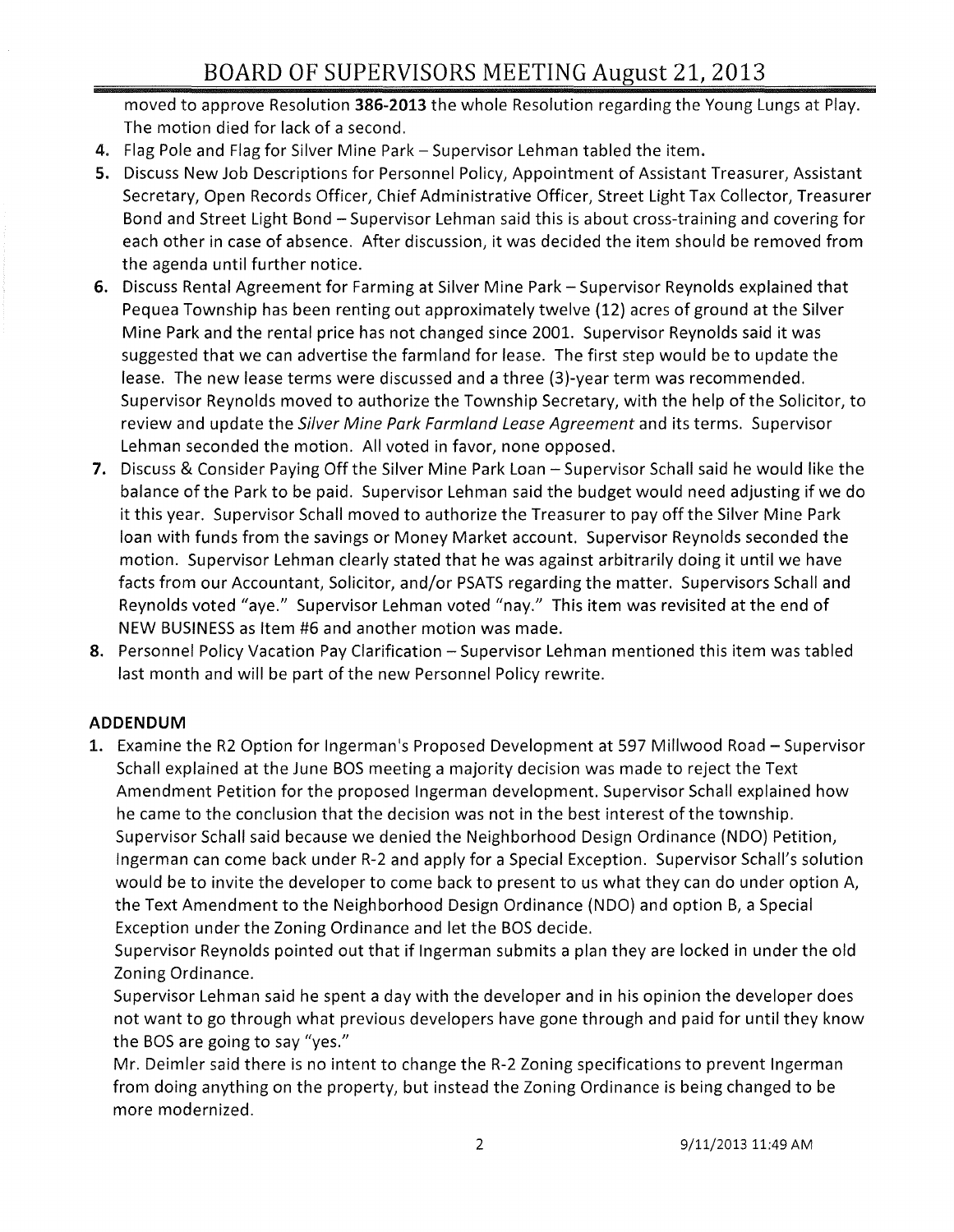Supervisor Reynolds said Ingerman should advocate their own position.

Mr. Deimler said they did that (advocate their own position) by bringing their R-2 zone sketch (Option A) and a modified NDO (Option B) sketch to the Planning Commission. Mr. Deimler said it is a procedural thing that determines how to get to the option everyone likes better.

Supervisor Reynolds stated he doesn't remember seeing Option A and Option B.

Supervisor Schall said he doesn't think the Board ever saw the (R-2) original design.

Mr. Deimler said it may have only been the Planning Commission that saw the R-2 zone sketch (Option A). Ingerman brought Option B sketches to the Board of Supervisors. Mr. Deimler stated that from a land planning standpoint most people would prefer Option B and the problem is how to get to Option B.

Mr. Deimler said the developer could choose the NDO (Conditional Use) Option to get to Option B, but the NDO Option with a Conditional Use being able to grant variances to the Zoning Ordinance is a unique and foreign concept to a developer and that may be why the developer initially had an apprehension.

Supervisor Lehman said the deal has to benefit both parties and the decision in June was not made about a development, but instead to save the (NDO) Ordinance.

# **PUBLIC COMMENTS**

Jeff Frey asked about the timeframe for the Urban Growth Boundary (UGB) adoption and said due to tax implications he would appreciate if we could finish it this year.

Mr. Deimler said the Planning Commission should have a new draft of the Comp Plan at the end of this month and the adoption might happen in December.

Supervisor Lehman said he does not see that happening by the end of the year.

Mr. Deimler said the UGB can be adopted separately like a minor Comp Plan, but that is the Board's decision to do so.

Mr. Deimler agreed when we do the Comp Plan it will resolve the UGB issue and then gave an estimated timeline to get the adoption process officially started so we can have a hearing.

# **NEW BUSINESS:**

- 1. Silver Mine Park Memorial Tree Policy Change Supervisor Lehman moved to adopt the upgraded Silver Mine Park Memorial Tree Policy. Supervisor Schall seconded the motion. All voted in favor, none opposed.
- 2. Approval of Wage Increase for Full-Time Road Crew Worker Supervisor Lehman explained the Roadmaster recommended a higher wage increase and moved we increase Jeff Fry's wages to \$19.00 per hour retroactive and effective August 5, 2013. Supervisor Schall seconded the motion. All voted in favor, none opposed.
- **3.** Approval of Wage Increase and Status Change for Road Crew Worker Supervisor Lehman said we hired a temporary employee under the agreement that once he passed his CDL test he would become part-time. The Roadmaster recommended a wage increase since the CDL test was passed and Supervisor Lehman moved to set the wage for James Roop at \$15.50 per hour effective August 1, 2013 and to change his employment status from temporary to part-time employee. Supervisor Reynolds seconded the motion. All voted in favor, none opposed.
- **4.** Authorize Donations to Fire Companies Supervisor Lehman moved to disburse \$25,000.00 to the New Danville Fire Company and to disburse \$25,000.00 to the West Willow Fire Company. Supervisors Schall and Reynolds seconded the motion. All voted in favor, none opposed.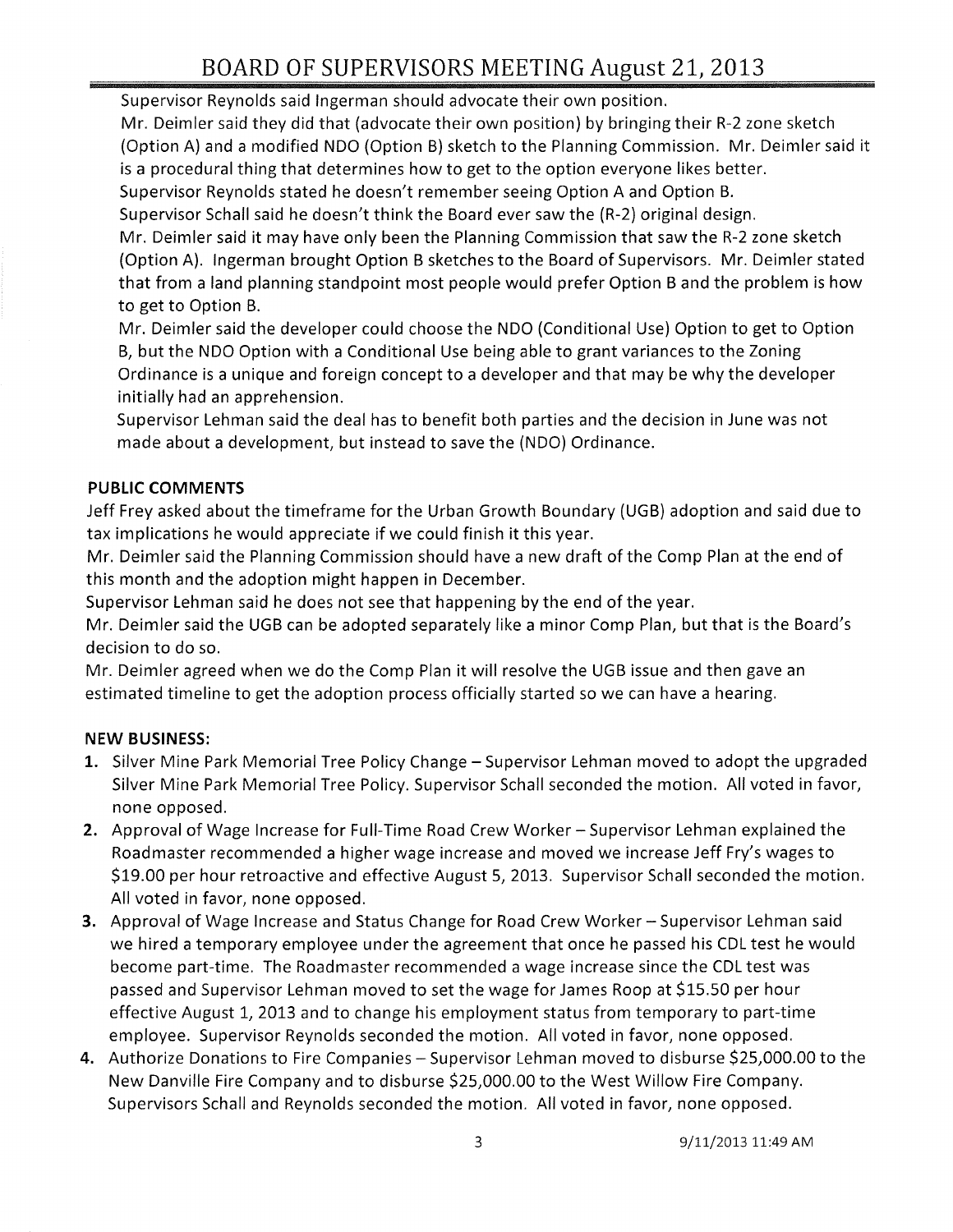- 5. Authorize Sale of Personal (Township) Property at County Auction September 21, 2013 After a brief discussion, Supervisor Schall moved to donate these items except for the mailbox to an appropriate agency that will take it and leave it up to Connie to decide. Supervisor Lehman seconded the motion. All voted in favor, none opposed.
- 6. (Revisited from OLD BUSINESS Item #7) Discuss & Consider Paying Off the Silver Mine Park Loan -Supervisor Lehman explained how funds to payoff the Park could be transferred from the 436.45 Ditches category to the 470.003 Debt Service Community Park category. Supervisor Lehman moved we prepare the necessary resolutions for the transfer of funds in categories to payoff the Silver Mine Park. Supervisor Schall seconded the motion. All voted in favor, none opposed.

#### PUBLIC COMMENTS (items not on the agenda)

Jason Topper said September 21, 2013 from 8 a.m. until 12 p.m. the Fire Company will be holding a Tanker Drill and will affect Byerland Church Road, Mount Hope School Road, Hill Road, Radcliffe Road, and Rawlinsville Road. The only road that will be closed will be Mount Hope School Road from Creek Road to Byerland Church Road.

Daniel Butt from Run Valley Road complained that the Millwood substation is lit up 24/7 like a Wal-Mart parking lot. He contacted PP&L who said it is a security issue. Mr. Butt asked if there was anything the township could do.

Supervisor Lehman said he would talk to PP&L.

Mr. Butt asked if he could do some archery hunting at the Silver Mine Park.

Supervisor Reynolds said it is a designated Park.

Supervisor Lehman said the north side gets used a lot and because it is a liability issue, we cannot help out with this request.

#### DEPARTMENTAL REPORTS:

Road Crew - Report on file.

Zoning/Code Officer - Report on file.

Southern Regional Police Commission - July Meeting Minutes are on the table. Southern Lancaster County Inter-Municipal Council - Supervisor Reynolds Emergency Management Coordinator-

PEQUEA TOWNSHIP ZONING HEARING BOARD - Hearing held August 6.

# ADVISORY BOARD REPORTS:

Pequea Township Planning Commission - Meeting held July 31, 2013. Pequea Township Park & Recreation Board - Meeting held August 14, 2013.

MEETING ADJOURNED at 8:25 p.m.

Respectfully submitted,

Connie Kaffmer

Connie Kauffman, Township Secretary